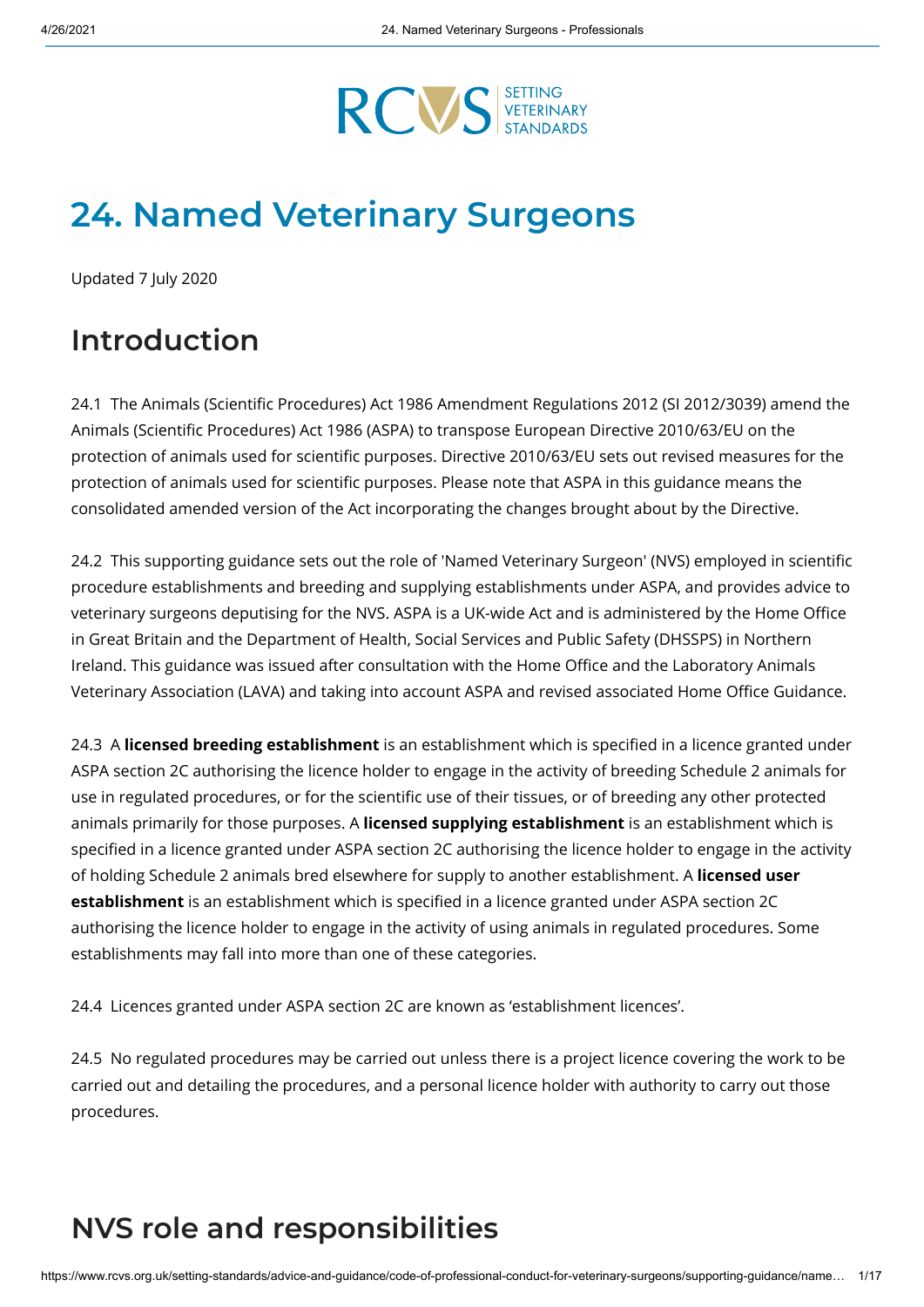.

#### 4/26/2021 24. Named Veterinary Surgeons - Professionals

24.6 Scientific procedure establishments and breeding and supplying establishments are required to name a veterinary surgeon(s) in their licence schedule, who accepts responsibility under ASPA to provide advice on the health, welfare and treatment of animals within these establishments. Exceptionally, another suitably qualified expert may be nominated where it can be shown that they are more appropriate for this role. Please refer to the glossary at the end of this document for more information about a Suitably Qualified Person in this context. This guidance will refer to the NVS role.

24.7 Home Office Guidance Section 8.6 provides information on the NVS role and responsibilities. Paragraphs 24.12 - 24.28 below are extracted directly from the Home Office Guidance. This is also available on the GOV.UK website

*[\[https://www.gov.uk/government/uploads/system/uploads/attachment\\_data/le/291350/Guidance\\_on\\_the\\_Operation\\_of\\_ASPA.pdf\]](https://www.gov.uk/government/uploads/system/uploads/attachment_data/file/291350/Guidance_on_the_Operation_of_ASPA.pdf)*

24.8 The NVS is expected to be familiar with the main provisions of ASPA, the Home Office Guidance and relevant Codes of Practice.

24.9 The NVS is nominated by the establishment licence holder and specified in the establishment licence. He or she has responsibilities associated with ASPA. The NVS should also liaise with others with responsibilities under ASPA.

24.10 By application to the Home Office, the establishment licence holder may nominate additional NVSs, each having clearly defined areas of responsibility and usually specified project work, locations, or species.

24.11 Veterinary surgeons are expected to undergo specific training for the role of NVS (see paragraphs 24.48 - 24.49 below and Home Office Guidance Section 9.7).

24.12 The Named Veterinary Surgeon (NVS) is responsible for, monitors and provides advice on the health, welfare and treatment of animals and should help the establishment licence holder to fulfil his/her responsibilities.

24.13 As the NVS you should be entrusted with the necessary management authorities to carry out your role effectively, and be seen to have senior management's support. You should be provided with appropriate training.

24.14 You should expect that appropriate facilities and resources are made available for adequate veterinary care of the protected animals at the establishment, including adequate support to ensure that veterinary care can be provided at all times.

24.15 You must be a member of the Royal College of Veterinary Surgeons (RCVS) with expertise in the species being used in the establishment.

24.16 You are accountable to the establishment licence holder for fulfilling your duties and responsibilities. In addition, NVSs must also observe their professional responsibilities to the animals under their care, to other veterinary surgeons, to the public and to the Royal College of Veterinary Surgeons, as set out in the RCVS *Code of Professional Conduct for Veterinary Surgeons*.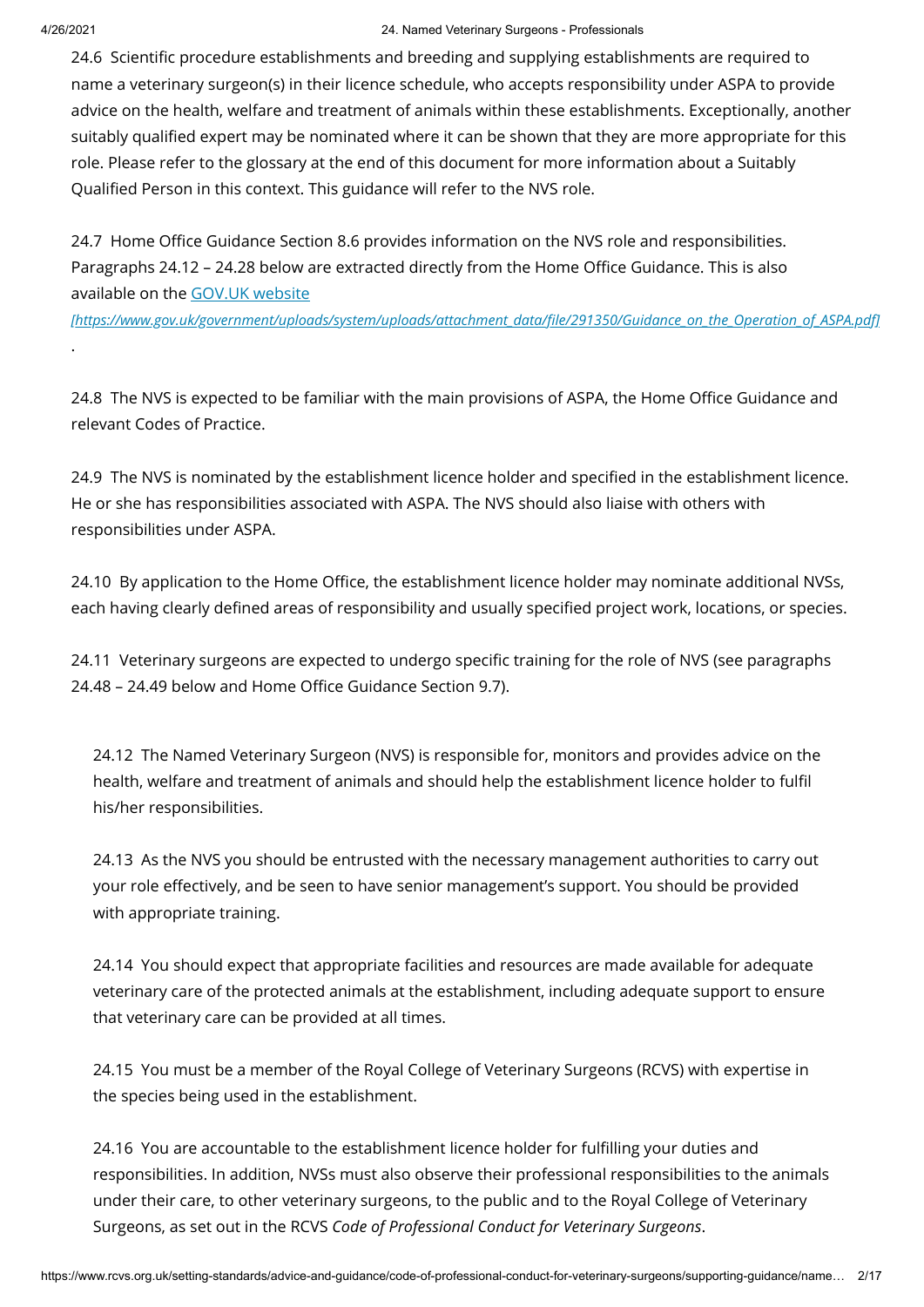24.17 The NVS should:

be familiar with the main provisions of ASPA;

establish a programme of veterinary care and health monitoring;

be actively involved, on a day-to-day basis, in safeguarding the welfare of the protected animals at the establishment;

ensure that adequate veterinary cover and services are available at all times at your establishment and that those caring for animals have your contact details;

monitor the health and welfare of the animals under your care by regularly visiting all parts of your establishment specified in the establishment licence;

advise on biosecurity issues and be able to advise on quarantine requirements and health screening;

notify the personal licence holder in charge of an animal if its health or welfare is giving cause for concern. If the licence holder is unavailable, you must make sure the animal is cared for and, if necessary, killed humanely using a Schedule 1 method, or another method approved in the establishment licence;

provide veterinary advice and treatment, where needed and when requested by a personal licence holder;

be familiar with relevant methods of humane killing listed in **ASPA Schedule 1**, together with any additional approved methods specified on the establishment licence;

have a thorough knowledge of the husbandry, housing and welfare needs of the species kept at your establishment, including the prevention, diagnosis and treatment of disease; and the impact of housing and husbandry systems on the welfare and needs of an animal;

comply with the requirements of the Veterinary Medicines Regulations relating to the supply and use of controlled drugs, prescription-only medicines and other therapeutic substances used on animals;

maintain animal health records for all of the animals at your establishment, including of advice or treatment given; and ensure that these records are available to the Named Animal Care and Welfare Officer [NACWO], the establishment licence holder and the Home Office; records must be kept to a proper professional standard;

advise on breeding programmes, recognition of wellbeing and environmental enrichment;

advise on the welfare of animals to be transported to another place and provide any necessary certification:

have regular contact with the establishment licence holder and the other named persons; and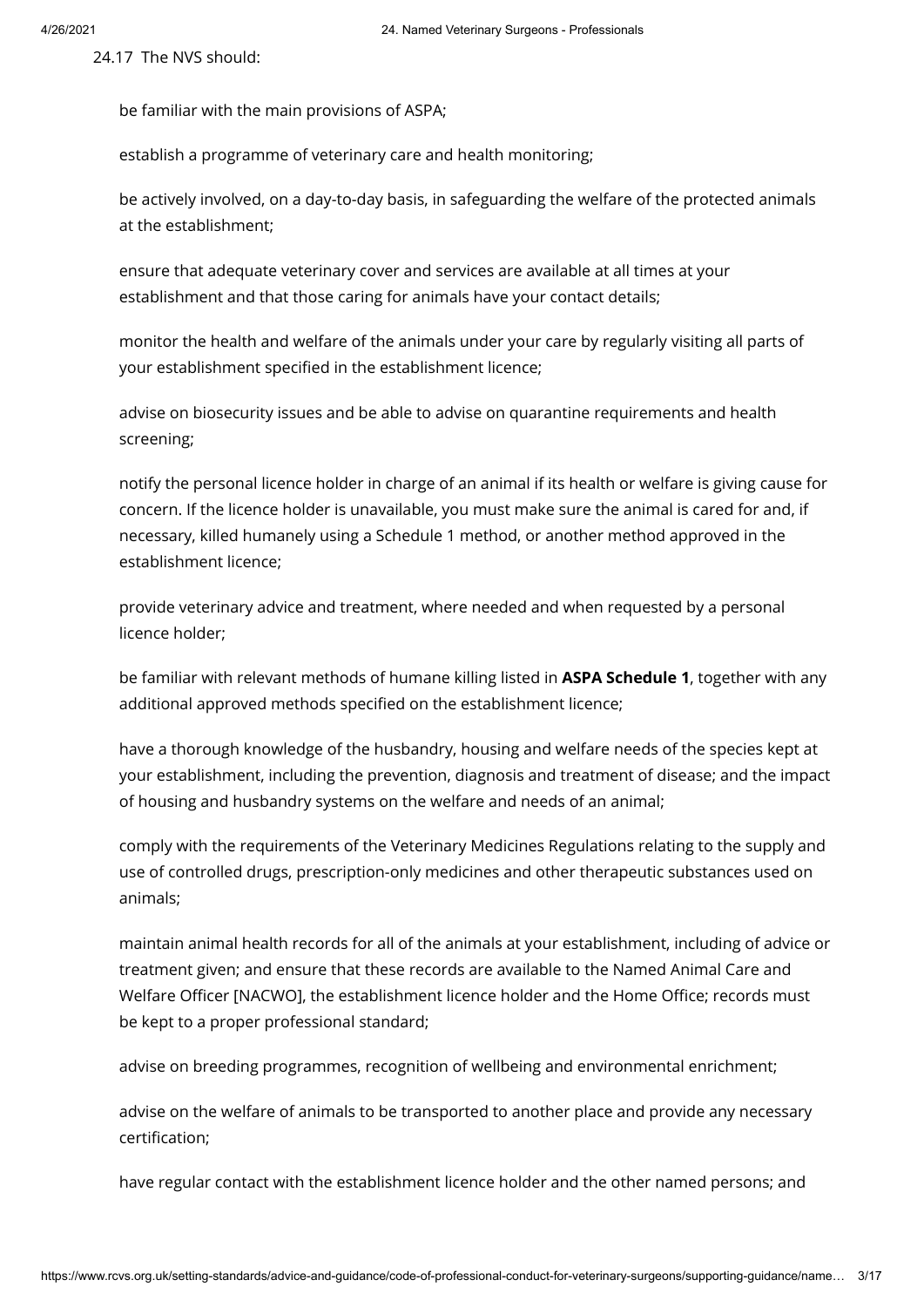be an active member of, and play a central role in, the Animal Welfare and Ethical Review Body (AWERB) at your establishment [Note: At least one NVS at the establishment must be a full member of the AWERB].

24.18 At a user establishment you should advise licence holders and others on implementing the 3Rs. In particular, you should advise on:

the impact of procedures on animals;

recognising signs of pain, suffering, distress or lasting harm;

general and experimental surgical techniques, and post-operative care;

the scientific use of controlled drugs, prescription-only medicines and other therapeutic substances used on animals;

appropriate methods of general anaesthesia, analgesia and euthanasia;

strategies for minimising the severity of protocols, including recognising and implementing suitable humane end-points and other refinements; and

factors causing bias e.g. seasonal rhythms, chronobiological effects, stress due to husbandry restrictions and transport between facilities or within the facility.

24.19 You should be familiar with the main provisions of the project licences in use at your establishment. You should be aware of the adverse effects for each protocol and how they can be avoided, recognised and alleviated, and also of the humane end-points to be applied. The project licence holder should ensure that details of the programme of work and regulated procedures specified in the licence, and any additional conditions imposed on those procedures, are known to you. You should have access to licences and other relevant documentation.

24.20 You should expect to be consulted by the project licence holder, or project licence applicant, at an early stage to discuss and provide advice relating to a proposed application, or an amendment to an existing project licence, including advising on incorporating the 3Rs into the plan of the work.

24.21 You should expect your advice on the welfare of animals to be sought and followed by project and personal licence holders, and other staff dealing with animals, of whatever seniority, both at the planning stage and whilst work is in progress. Project licence holders will keep copies of any veterinary advice or certification you have given them.

24.22 You should make sure that an appropriate clinical investigation is undertaken, and therapy provided where appropriate, for the welfare of an animal being used for procedures, but you should also be aware of the possible compromising effects your recommended actions may have on data or other outputs from the work.

24.23 If an animal taken from the wild is found to be injured or in poor health you should be asked to examine it before it is subjected to a regulated procedure and, unless the Secretary of State has agreed otherwise, take action to minimise the suffering of the animal (PPL Standard condition 14).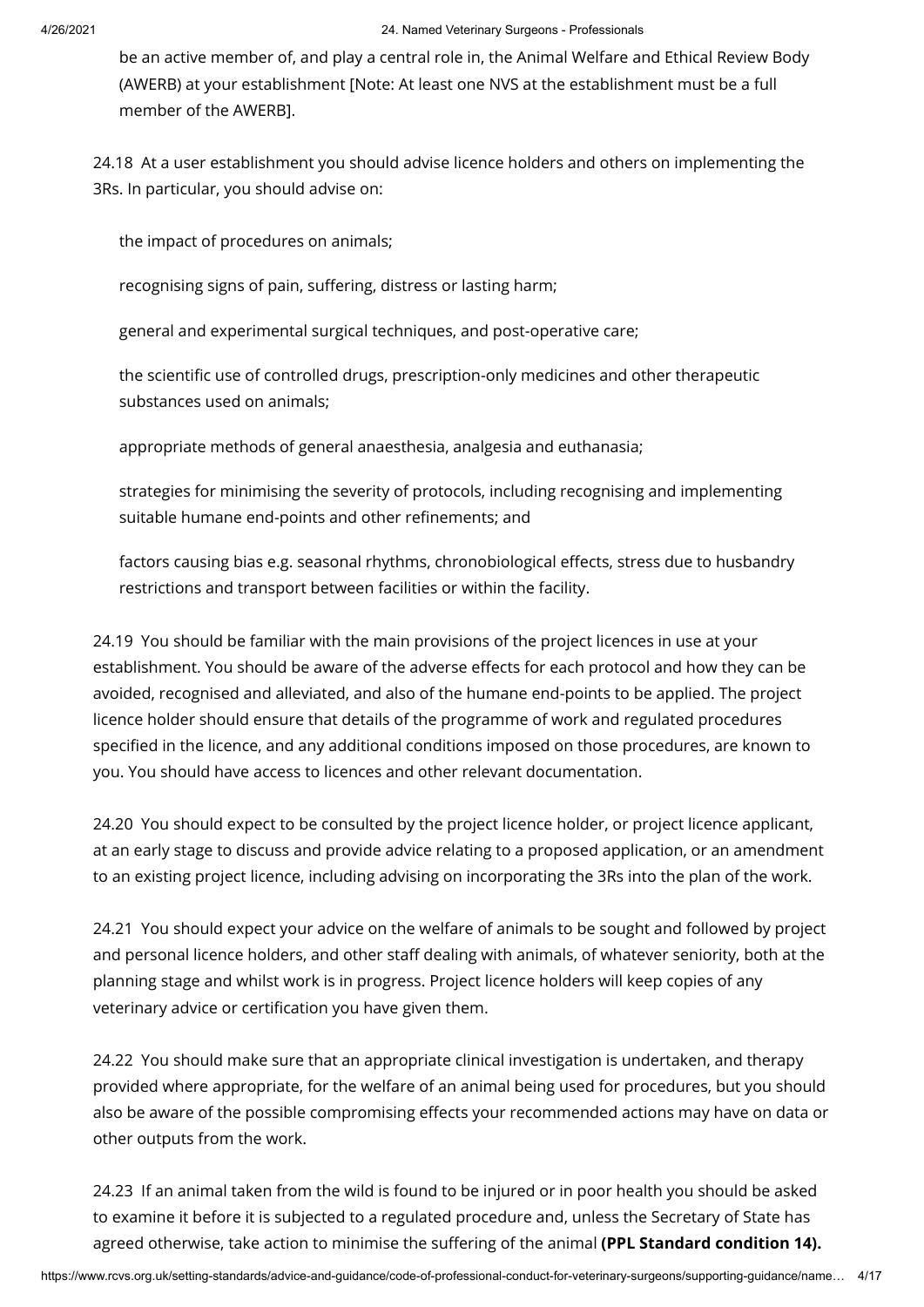24.24 If an animal is to remain alive after a series of procedures you should be asked to determine that the animal is not suffering and is not likely to suffer adverse effects, as a result of the regulated procedures **(PPL Standard condition 11).**

24.25 Any animal still living after undergoing a series of procedures should be kept at the establishment under your supervision **(PEL Standard condition 23)**.

24.26 If an animal is to be removed from the establishment, you may be asked to advise whether the animal's state of health allows it to leave the establishment (whether to be set free or re-homed) and whether appropriate measures have been taken to safeguard its wellbeing **(ASPA section 17A(3))**.

24.27 If an animal is to be re-used you should be asked to confirm that its general state of health and wellbeing has been fully restored following the application of the previous procedure, or procedures. In making your assessment you should ensure you have knowledge of the lifetime experience of the animal **(ASPA section 14(3))**.

24.28 If an animal is to be re-used that has been subjected to a regulated procedure the actual severity of which has been classified as "severe", you should be consulted to advise on whether consent can be given for re-use of that individual animal. You must have examined the animal before you provide this advice **(ASPA section 14(6))**.

# **Responsibilities under ASPA**

# **Advice to the establishment licence holder**

24.29 Under ASPA the prime responsibility of the NVS is to advise the establishment licence holderon veterinary matters, with specific reference to the health, welfare and treatment of animals. In order to fulfil this responsibility the NVS may need to consider advising on the following areas:

- a. maintenance of health status and suitable preventive medicine protocols, and an appropriate programme for monitoring the health and welfare and quality of animals, and their environment;
- b. provision of care, e.g. suitable environmental controls, development and monitoring of social and environmental enrichment programmes, or where there are concerns that staffing levels may compromise animal welfare;
- c. maintenance of animals needing special attention, for example immuno-compromised mice;
- d. provision of specialist veterinary facilities, in particular for aseptic surgery and post-operative care, quarantine, acclimatisation and other special animal welfare needs (usually, the NVS will be involved in the design and planning of new facilities for such [purposes\). The](http://www.lasa.co.uk/PDF/LASA_Guiding_Principles_Aseptic_Surgery_2010.2.pdf) NVS should be familiar with LASA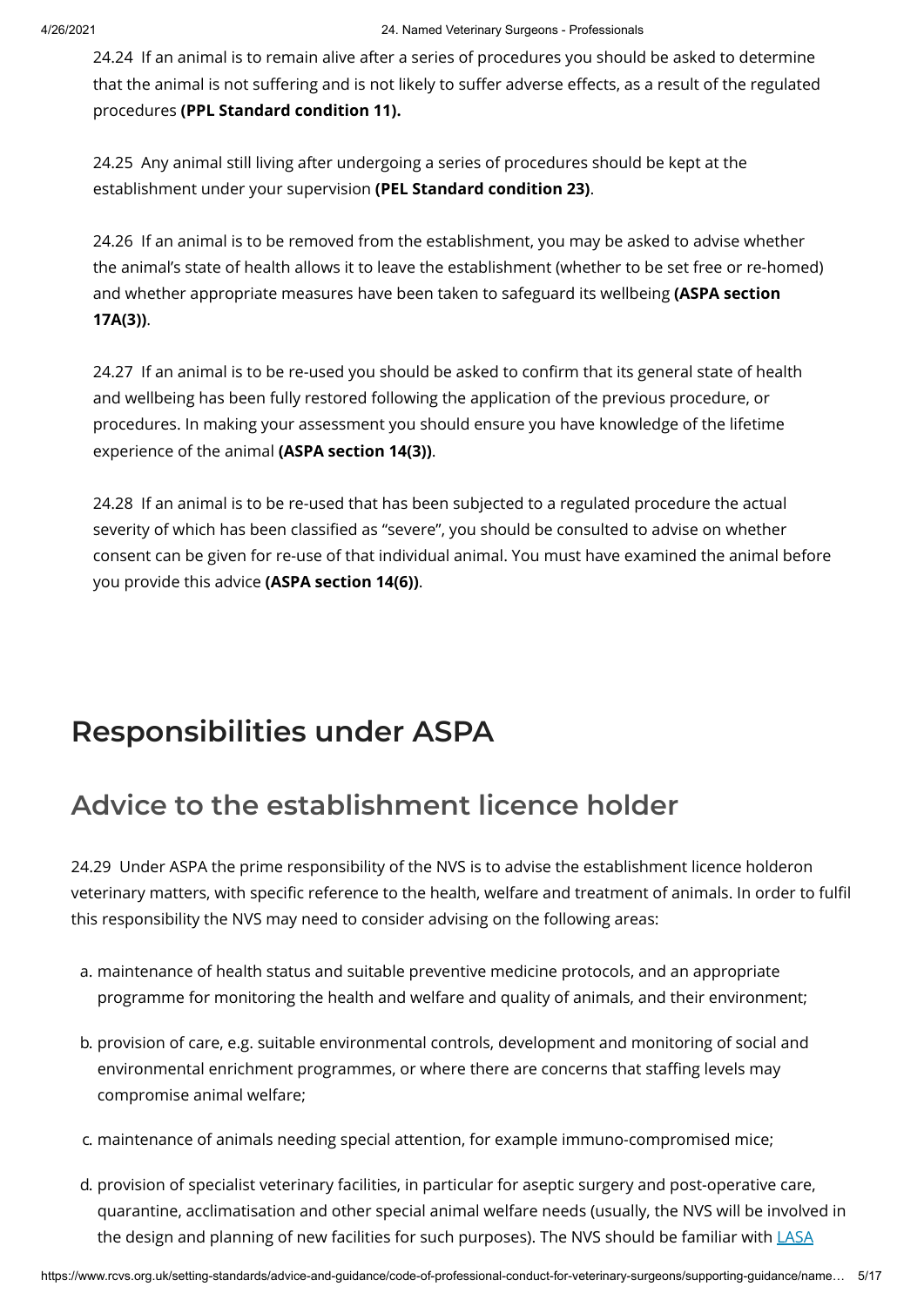*Guiding Principles for Preparing for and Undertaking Aseptic Surgery [\[http://www.lasa.co.uk/PDF/LASA\\_Guiding\\_Principles\\_Aseptic\\_Surgery\\_2010.2.pdf\]](http://www.lasa.co.uk/PDF/LASA_Guiding_Principles_Aseptic_Surgery_2010.2.pdf)* ;

- e. appropriate methods of euthanasia and means of assessing competence;
- f. appropriate humane methods of identification;
- g. whether animals are fit to go to a non-designated establishment; and
- h. the supply and use of all prescription only medicines and controlled drugs for use on protected animals in the establishment (relevant legislation includes the Veterinary Medicines Regulations and the Misuse of Drugs Act 1971 and subordinate legislation). The NVS should be familiar with LAVA Guidance on '*The control of acquisition, supply, administration (use), storage and disposal of medicines in establishments designated under the Animals (Scientific Procedures) Act 1986'. This is available to download in the 'Related* documents' box.

#### **Advice to the project licence holders**

24.30 The NVS should advise on:

- a. strategies to minimise the severity of regulated procedures, and how particular adverse effects may be controlled, e.g. refinements to methods of dosing and sampling; clinical monitoring; use of anaesthesia and analgesia; appropriate humane end-points;
- b. use of prescription only medicines and controlled drugs for scientific purposes;
- c. the health status needed and suitability of animals for planned studies;
- d, the impact of the procedures proposed on the animals, and any specific husbandry and care needs during the procedures; and,
- e. the fate of animals at the end of regulated procedures or at the end of use at that establishment.

24.31 To provide suitable up to date advice, it is essential to hold (and hold securely) copies of, or have ready access to, all project licences and any conditions attached. The NVS should expect that his or her advice on these issues would be sought, normally at an early stage of drafting a project licence and for any subsequent substantive amendments.

#### **Advice to personal licence holders**

24.32 For research workers using animals the NVS should provide:

- a. practical advice on techniques, particularly surgical approaches and suitable anaesthetic regimens and peri-operative care;
- b. advice on the recognition of pain, suffering distress and lasting harm, and ill-health, and physiological and behavioural disturbances in animals (such as arise from fear or boredom);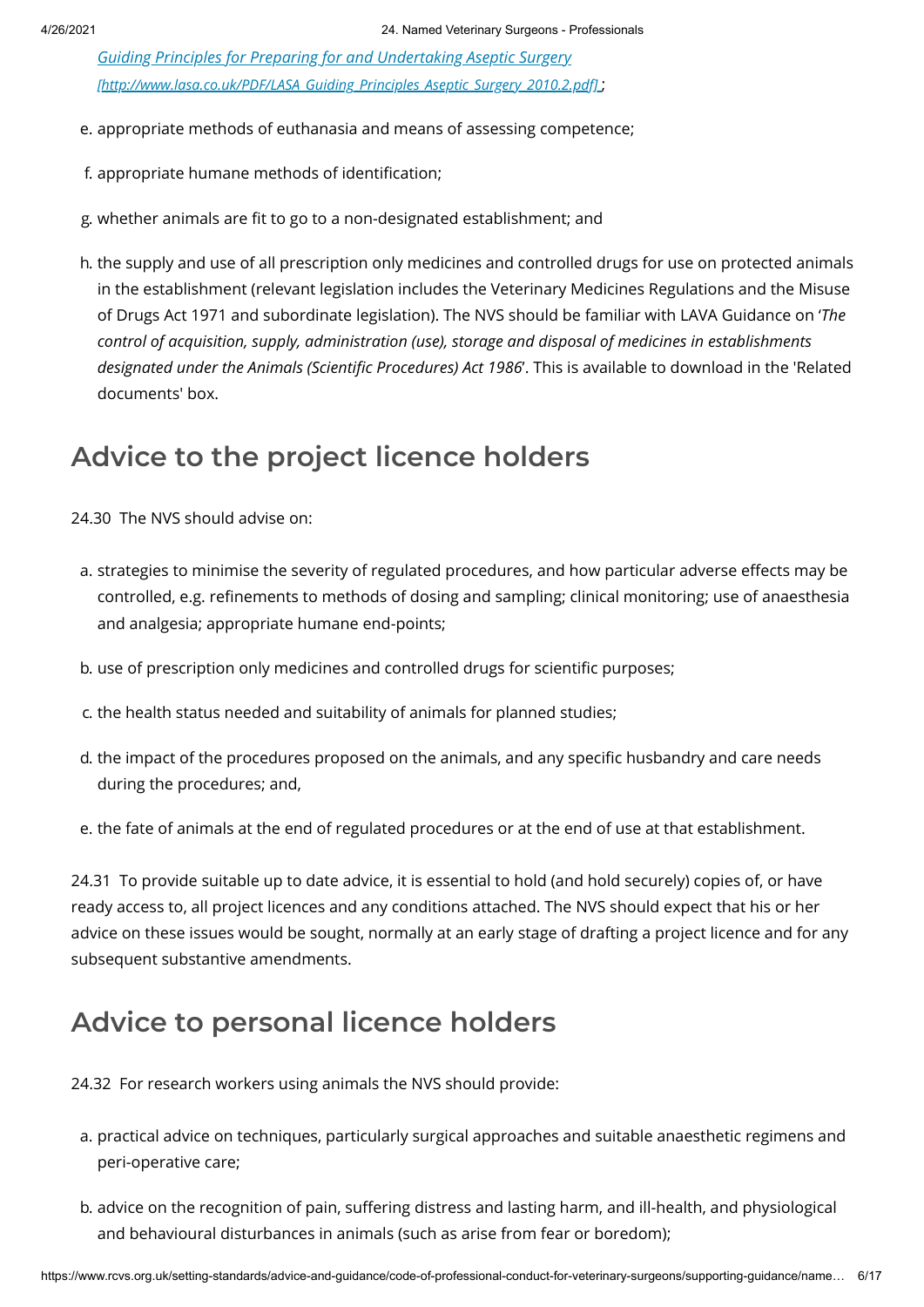c. advice on the recognition and assessment of severity and any potential breach of the severity limit; and

d. advice on the recognition of humane end-points

24.33 Advice may involve consultation with other named persons and experts.

#### **Advice to the animal care staff**

24.34 Commonly a senior animal technician holds the position of NACWO and is the main point of contact on matters relating to the general care and husbandry of animals in the establishment. He or she is likely to be the person who contacts the NVS in cases where the health or welfare of an animal gives rise to concern. The NVS should foster a good working relationship with the NACWO(s) and other animal care staff.

24.35 The NVS should provide advice on maintaining health status and animal welfare issues, including socialisation and enrichment.

#### **Contracts and visits**

24.36 A veterinary surgeon may be contracted as the NVS on a full-time or part-time basis depending upon, for example, the size of the establishment and the nature and complexity of the research programmes. The contractual hours and resources (e.g. the assistance given by other veterinary surgeons, management support and facilities) should be adequate to enable the NVS to fulfil his or her role. **Whether full-time or part-time the responsibilities and statutory duties of the NVS are the same.**

24.37 Whether the appointment is full-time or part-time, the NVS must arrange to visit the facilities on a regular basis for both advisory and veterinary care roles, rather than waiting to be called out in an emergency. In this way the NVS should become familiar with the animals, the research workers and their areas of scientific interest, as well as the procedures carried out on animals within the establishment. The frequency of these visits should be determined by the NVS according to the number and species of animals involved and the nature and severity of procedures performed. An appropriate schedule of visits should be agreed in advance in consultation with the responsible staff of the establishment, in particular with the NACWO and the establishment licence holder. The visiting schedule should be regularly reviewed and amended as necessary.

24.38 The job description and/or contract of the NVS should define the responsibilities involved and provide a reporting structure that gives the NVS direct access to the establishment licence holder.

24.39 The names of the veterinary surgeons deputising for the NVS are not included on the establishment licence. Therefore, they should be recorded at the establishment and made known to the establishment licence holder, the NACWO, licensees and other relevant staff in the establishment. The means of contacting an appropriate veterinary surgeon at all times should be clearly defined and available.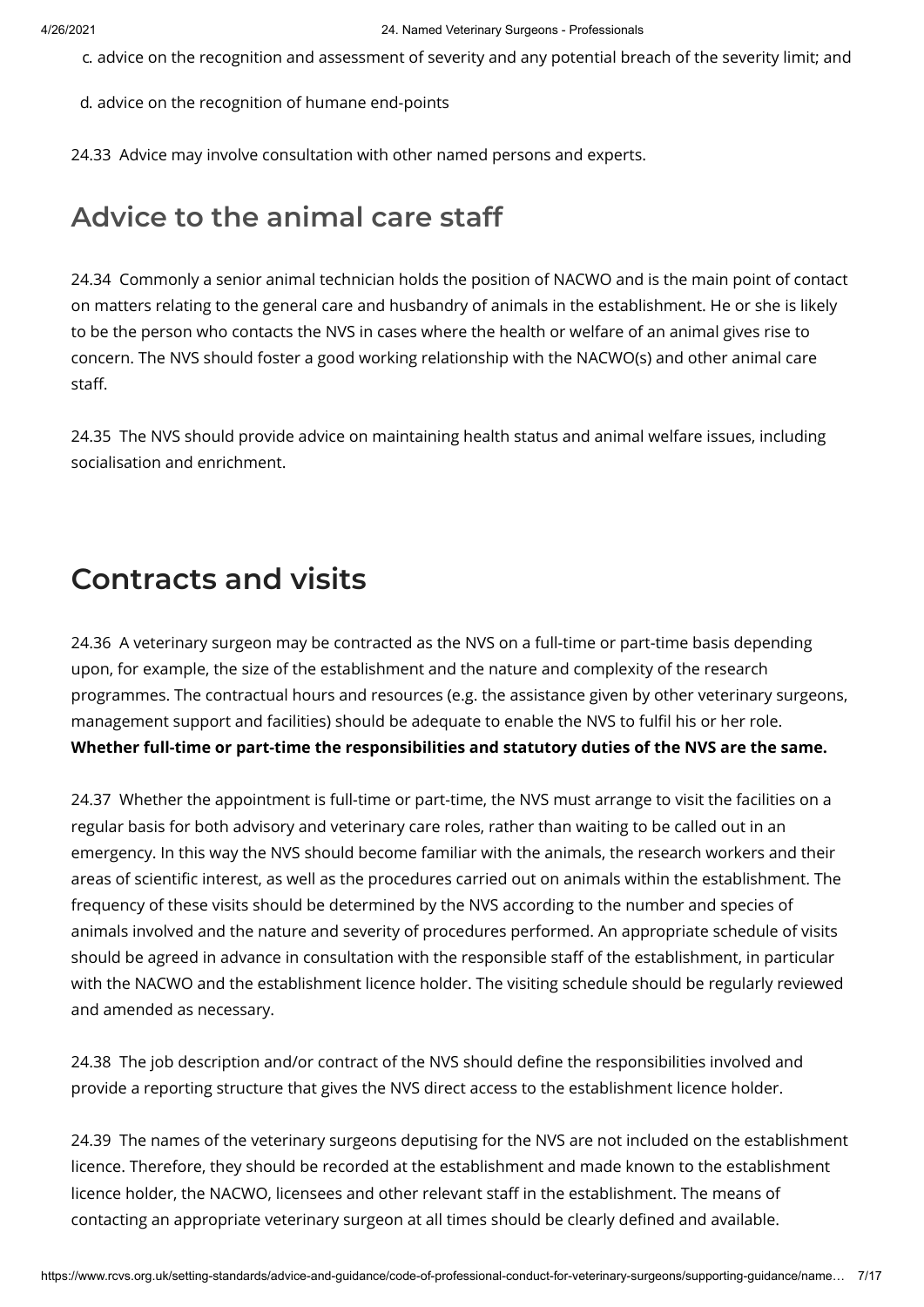#### **Insurance**

24.40 The NVS and deputising veterinary surgeons are required to have professional indemnity insurance or equivalent arrangements. Such cover may be held individually or through an employer. The chosen level of indemnity related to NVS duties should be discussed with the insurance providers, for example the Veterinary Defence Society. The level of cover can then be confirmed.

### **Liaison and reporting**

24.41 The establishment licence holder is ultimately responsible for ensuring that the facilities, animal welfare and care, staffing levels and expertise in the establishment meet the requirements of ASPA and the Codes of Practice. The NVS is answerable to the establishment licence holder in an advisory role and for providing the contracted service. Therefore the NVS should make reports (it is suggested at least annually) directly to the establishment licence holder. The Home Office expects that named persons (including the NVS) must be able to access licences and other documents about the production, care and use of animals at the establishment and that they must be given appropriate training and resources.

24.42 Periodic meetings with the Home Office Inspector are desirable and may assist the NVS to fulfil the statutory role. The NVS should be available for discussion with the Home Office Inspector if the latter makes a request.

24.43 The NVS at a licensed user establishment should liaise closely with his/her colleagues at other associated establishments (e.g. where a research project involves collaboration between two or more establishments) and, especially if animal health problems arise in recently acquired animals, with colleagues at supplying and breeding establishments.

## **Conflict of interest**

24.44 Given their role in providing independent advice on animal health and welfare the NVS must avoid perceived or real scientific, financial or other conflicts of interest. This includes:

financial interests such as directorships and significant shareholdings;

significant scientific and/or financial interests in the outcome of a programme of work;

interests of close relations and/or friends which may be relevant, for example if a partner or sibling is a director or major shareholder of the establishment; and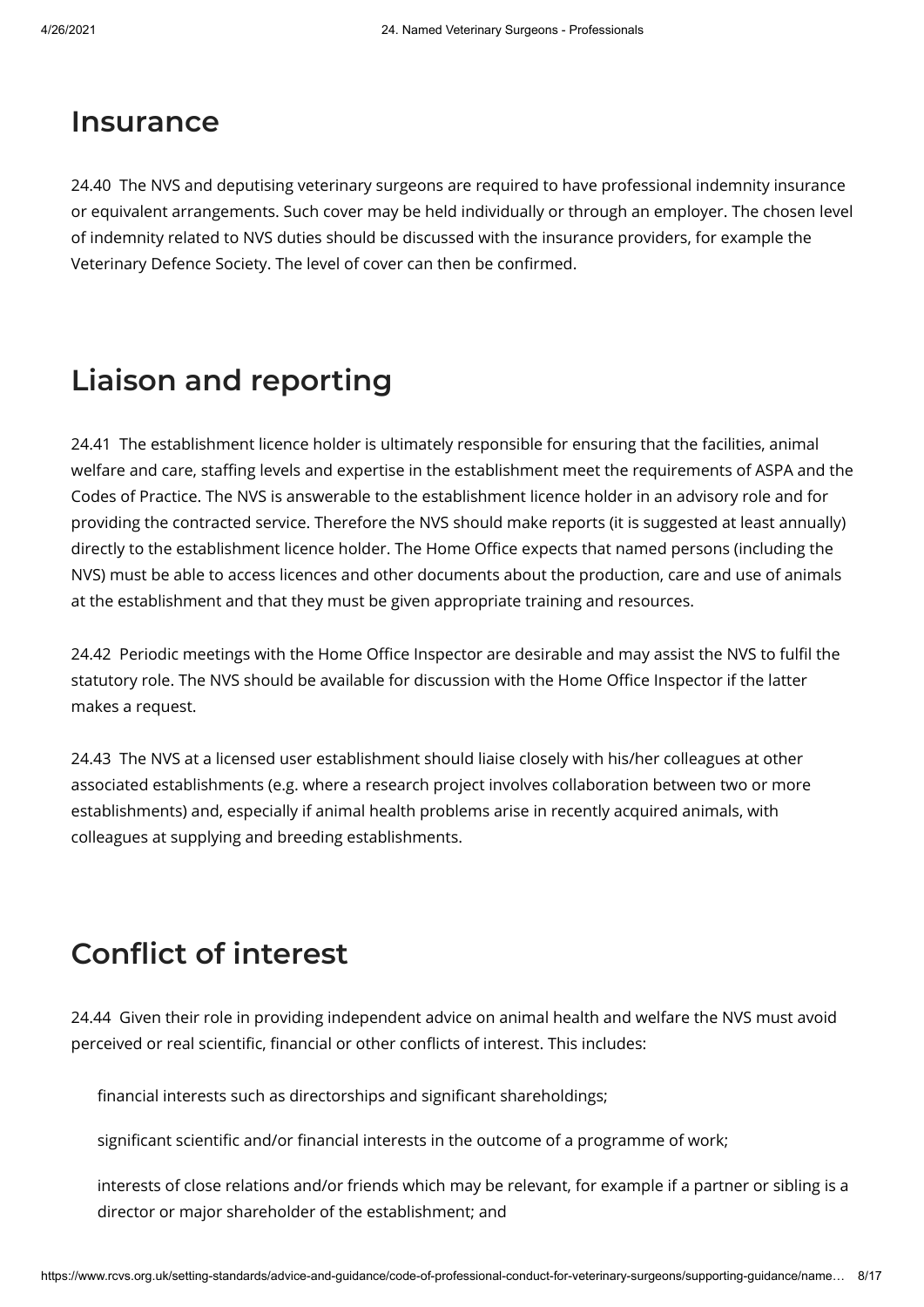any other relevant matters.

24.45 People nominated for these roles should provide their establishment licence holder with a declaration (available on the research and testing using animals page of the GOV.UK website) detailing any relevant potential conflicts of interest. For more information about conflicts of interest see Home Office Guidance 3.13.8. You must inform your establishment licence holder promptly about any significant changes to your declaration.

24.46 Where the NVS also has a significant interest in the scientific or financial outcome of a programme of work, including holding a project licence, the establishment licence holder must make alternative provision such as nominating another NVS to be responsible for the veterinary oversight of the animals in question. If there is any other potential significant conflict of interest, or areas of doubt, the NVS should consult the Home Office.

## **Confidentiality**

24.47 The NVS and veterinary surgeons deputising for the NVS must maintain client confidentiality as set out in the *Code of Professional Conduct* and supporting guidance. Contracts and client records, together with project and personal licences, should be stored securely to prevent any unauthorised access.

## **Training and continuing professional development**

24.48 The Home Office requires that a new NVS attend a course, approved by the RCVS and recognised by the Home Office, specifically on the role of the NVS, either before or at a minimum within one year of accepting appointment. In any event a new NVS should undertake training on the needs of the laboratory animals on which he or she will provide advice. Please refer to Home Office Guidance 9.7 for more information about training requirements available on the GOV.UK website

*[\[https://www.gov.uk/government/uploads/system/uploads/attachment\\_data/le/291350/Guidance\\_on\\_the\\_Operation\\_of\\_ASPA.pdf\]](https://www.gov.uk/government/uploads/system/uploads/attachment_data/file/291350/Guidance_on_the_Operation_of_ASPA.pdf)* .

24.49 The NVS, and veterinary surgeons assisting or deputising for the NVS, must maintain and develop the knowledge and skills relevant to their professional practice and competence. [See also RCVS *Code of Professional Conduct for Veterinary Surgeons* 3.3 regarding RCVS requirements for CPD with which all veterinary surgeons must comply].

## **Training of other staff**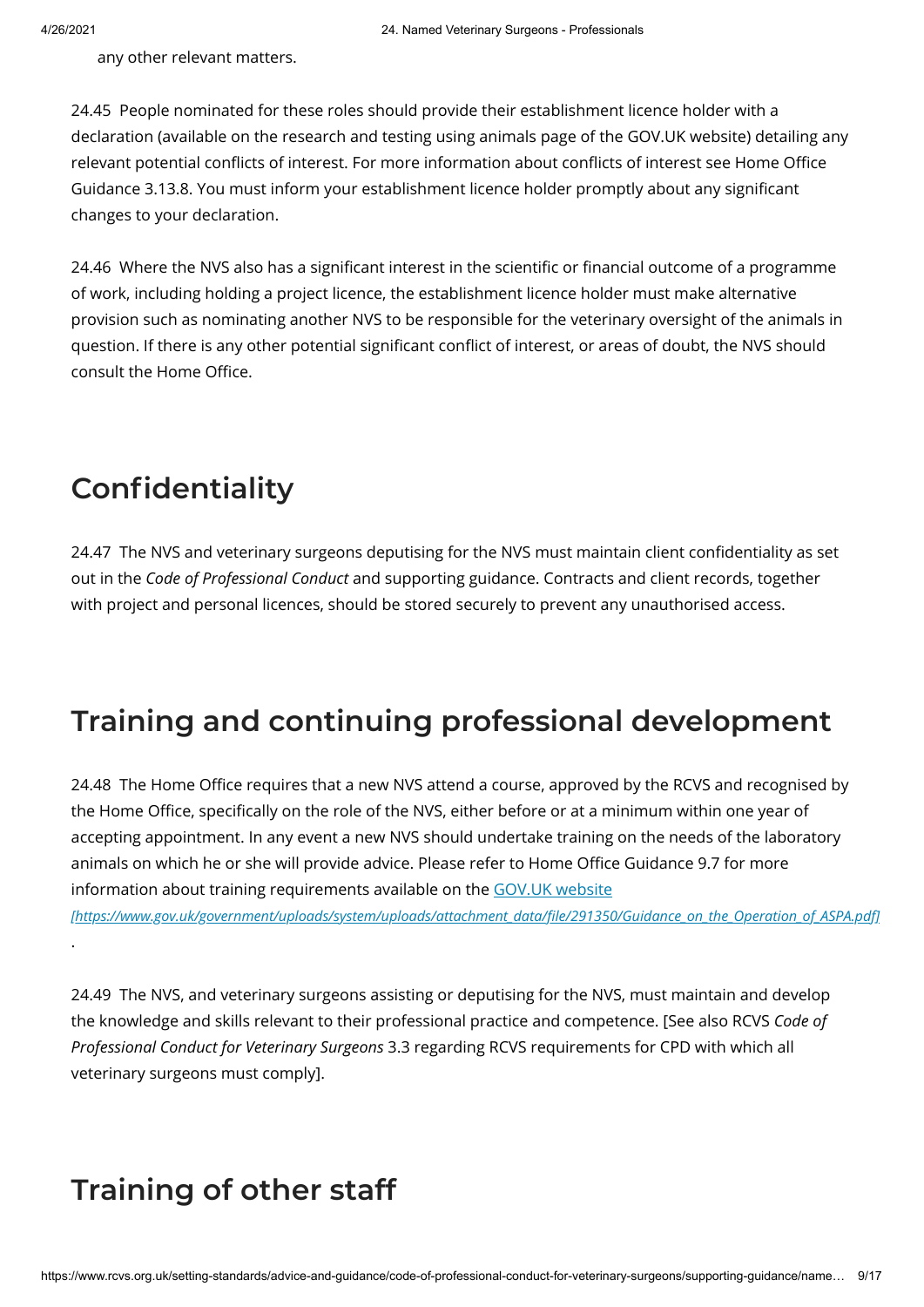24.50 The NVS should be familiar with the range of scientific procedures carried out and may take part in the training of technicians and personal licence holders relating to animal welfare and health. In addition the NVS may be involved in training in the conduct of minor procedures, surgical methods, anaesthetic regimens, peri-operative care and assessment of competence. If the NVS will be conducting regulated procedures for a scientific purpose, he or she must hold an appropriate personal licence.

### **VSA: ASPA interface – other issues**

24.51 The NVS must understand and recognise the circumstances when they are acting as a veterinary surgeon under the Veterinary Surgeon's Act and when they are undertaking a regulated procedure under ASPA (which requires personal and project licence authority). In either case the procedure may be the same, for example taking a blood sample or re-suturing a wound that has opened. It is the purpose for which the procedure is performed that determines whether the procedure constitutes recognised veterinary practice i.e. non-experimental clinical veterinary practice or a regulated procedure. The Royal College of Veterinary Surgeons will advise if a procedure is considered as clinical veterinary practice. The Home Office can advise if the action or omission is a regulated procedure.

### **Provision of veterinary services**

#### **Comprehensive veterinary service**

24.52 The NVS should ensure there are appropriate arrangements for the provision of veterinary services, including 24-hour emergency cover (see RCVS *Code of Professional Conduct for Veterinary Surgeons* and supporting guidance for details). The NVS may delegate these duties to suitably competent deputies. The establishment licence holder is responsible for providing the necessary resources for the provision of such cover and services. Staff at the licensed establishment are expected to contact the NVS or delegated deputy, to seek veterinary advice or assistance, as appropriate; but the RCVS Code does not stipulate that staff of the designated establishment must be on site 24 hours a day. (See also 24.17, bullet point number 4).

24.53 The delivery of veterinary treatment and services should take into consideration the experimental procedures which the protected animals are being or will be subjected to, and whether data, or other products, being collected as part of the programme of work may be compromised as a result of the veterinary intervention.

# **Delegation**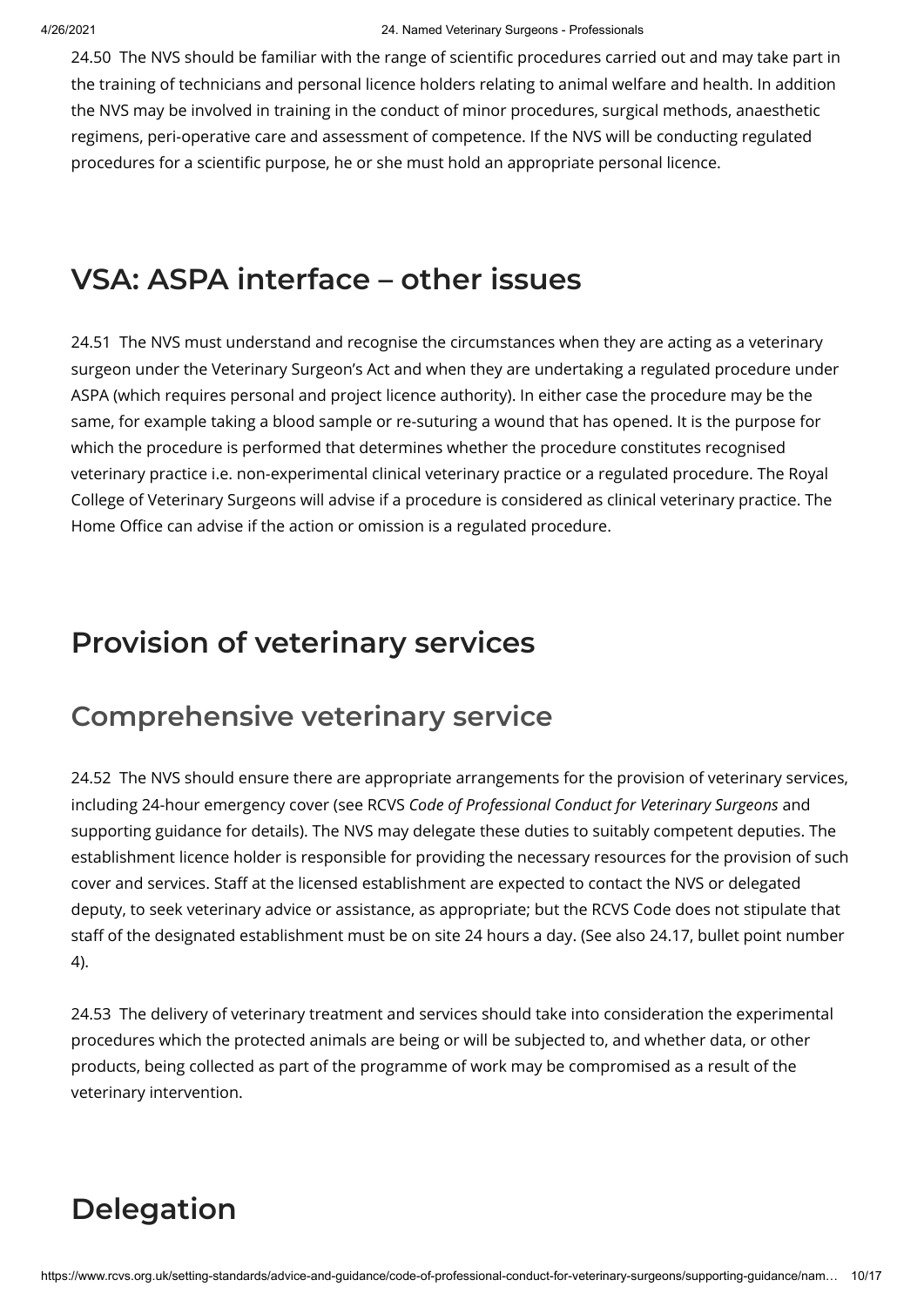#### **To other veterinary surgeons**

24.54 Where colleagues provide some of the veterinary services and/or deputise for duties associated with ASPA, the NVS should make appropriate arrangements to ensure that delegated services are delivered. The NVS should make clear which duties and tasks are being delegated, how these should be fulfilled and how the delivery of such services should be documented. The NVS should liaise with the colleagues involved to ensure they are appropriately briefed on the scientific objectives of projects at the establishment and on the constraints and humane end-points in these projects.

24.55 When procedures regulated under ASPA are conducted at places other than licensed establishments, such as on farms or at fisheries, a local veterinary practitioner will often provide veterinary services if they are required. Good liaison between the NVS, the local practitioner, and the licence holders involved is strongly recommended to ensure neither welfare nor science is compromised.

24.56 The NVS should be aware that research procedures on animals in the wild, or obtained from the wild, may require appropriate licences from, for example, English Nature, in addition to Home Office Project and Personal licence authorities, and it would be advisable to check that all of these approvals are in place.

#### **To persons who are not veterinary surgeons**

24.57 The NVS may delegate some veterinary procedures or treatment to animal care staff, within the provisions of the Veterinary Surgeons Act 1966. Special instructions should be given and these must adequately inform animal care staff on the appropriate and responsible use of minor medical treatments, for example, dealing with and recording minor injuries or topical lesions in group-housed animals. Where written instructions are not provided the NVS must ensure staff are adequately informed verbally.

24.58 Periodically, the NVS should check that delegated procedures or treatments and preventive medicine programmes have been carried out to a satisfactory standard and appropriate records kept. Where minor medical treatments are initiated, varied or discontinued by animal care staff, the action taken, the justification for the action, and the outcome should be recorded and the records regularly reviewed by the NVS.

# **Prescription only medicines and controlled drugs**

24.59 The NVS must comply with the requirements of the Veterinary Medicines Regulations relating to the supply and use of controlled drugs, prescription-only medicines and other therapeutic substances used on animals. The NVS should be familiar with LAVA Guidance on '*The control of acquisition, supply, administration (use), storage and disposal of medicines in establishments designated under the Animals (Scientic Procedures) Act 1986*'. This is available to download in the 'Related documents' box.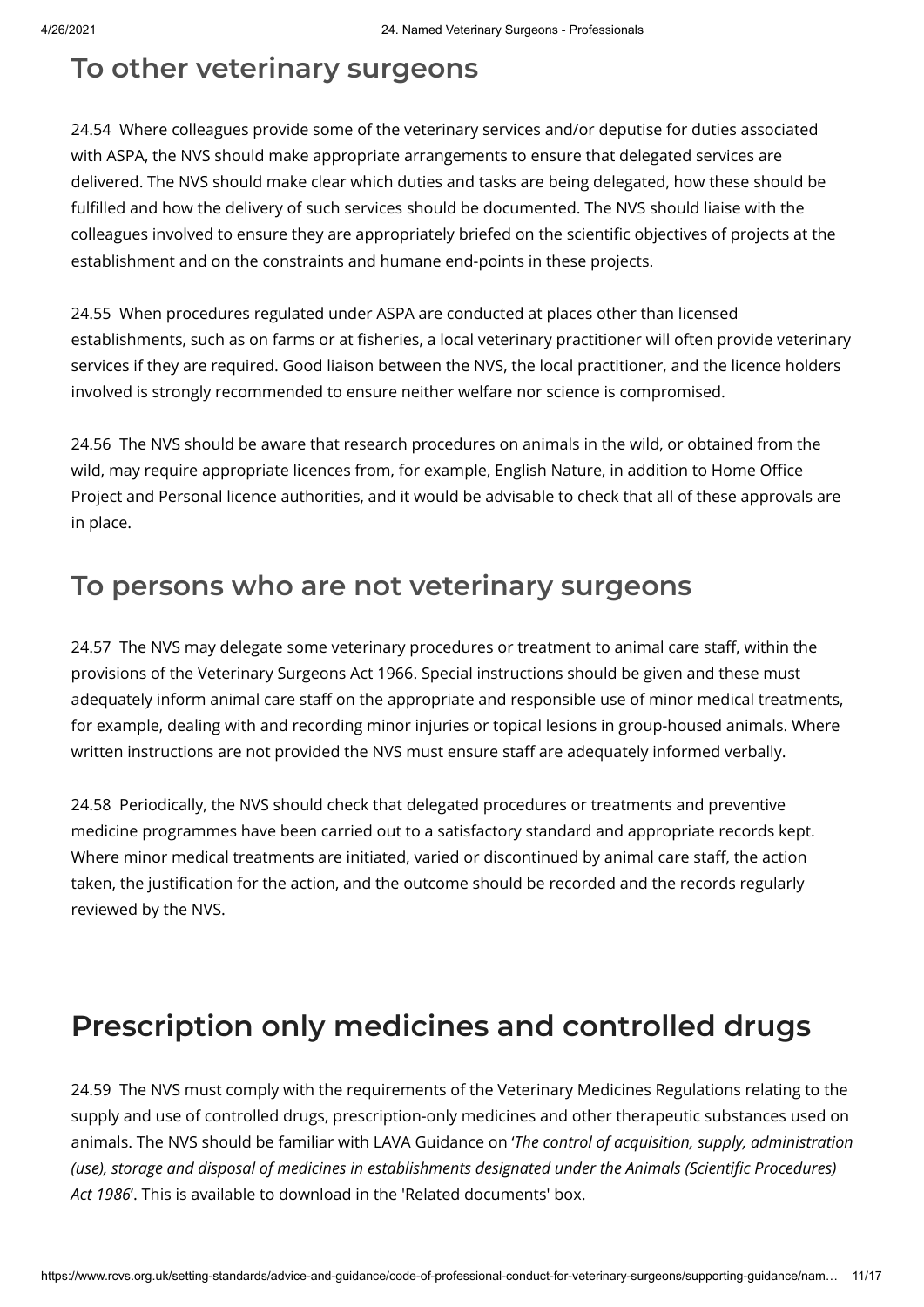#### **Animals causing concern**

24.60 Under ASPA section 2C(7), if the NVS considers that the health or welfare of any protected animal kept at the establishment gives rise to concern, he or she must notify the personal licence holder. If there is no personal licence holder (as when the animal has not undergone a regulated procedure), or if one is not available, the NVS must take steps to ensure that the animal is cared for and, if necessary, that it is humanely killed using an appropriate method in accordance with ASPA section 15A. Normally problems should be resolved through discussion with the personal licence holder or project licence holder involved. There may be occasions when it is advisable to consult the establishment licence holder or consult or notify the Home Office Inspector.

## **Fate of animals at the end of regulated procedures**

24.61 At the end of a series of regulated procedures for a particular purpose (typically a single project licence protocol), ASPA section 15 requires that any animal that is suffering, or likely to suffer, adverse effects as a result of the procedures applied must be humanely killed. The relevant personal licence holder must, in the first instance, make this decision. If the animal is not suffering, a veterinary surgeon (or other competent person) must determine that the animal can be kept alive.

24.62 No certificate is necessary and the principle of veterinary direction can be applied. The decision of whether an animal may remain alive can be taken by a person the NVS considers able to do so and according to specific criteria, which the NVS has defined. The test for determining whether an animal may be kept alive is that it is not suffering and is not likely to suffer adverse effects as a result of the regulated procedures. In practical terms the decision must be that the animal's general state of health and wellbeing has been fully restored. It must be free of residual adverse effects that would be considered above the lower threshold for regulation. If, as a consequence of any previous regulated procedures, maintaining the animal's state of health or wellbeing requires interventions or measures that would themselves cross the lower threshold the animal cannot be kept alive.

24.63 Animals kept alive at the end of the series of regulated procedures must be kept at the establishment under the supervision of the NVS (or SQP) until they are re-used, killed, re-homed, transferred to another establishment or discharged from the controls of the Act (including re-homing or setting free into the wild).

24.64 If, while under the supervision of the NVS, the health or wellbeing of an animal being kept alive under ASPA deteriorates and, in the judgement of the NVS, cannot be promptly remedied by veterinary treatment, the NVS should arrange for the animal to be humanely killed by a competent person in accordance with ASPA section 15A.

<span id="page-11-0"></span>24.65 When a relevant protected animal $[1]$  is to be set free or re-homed (including being sent to a slaughterhouse or farm), the establishment or project licence holder must provide reassurances to the Secretary of State that the animals to be discharged do not pose a danger to public health, animal health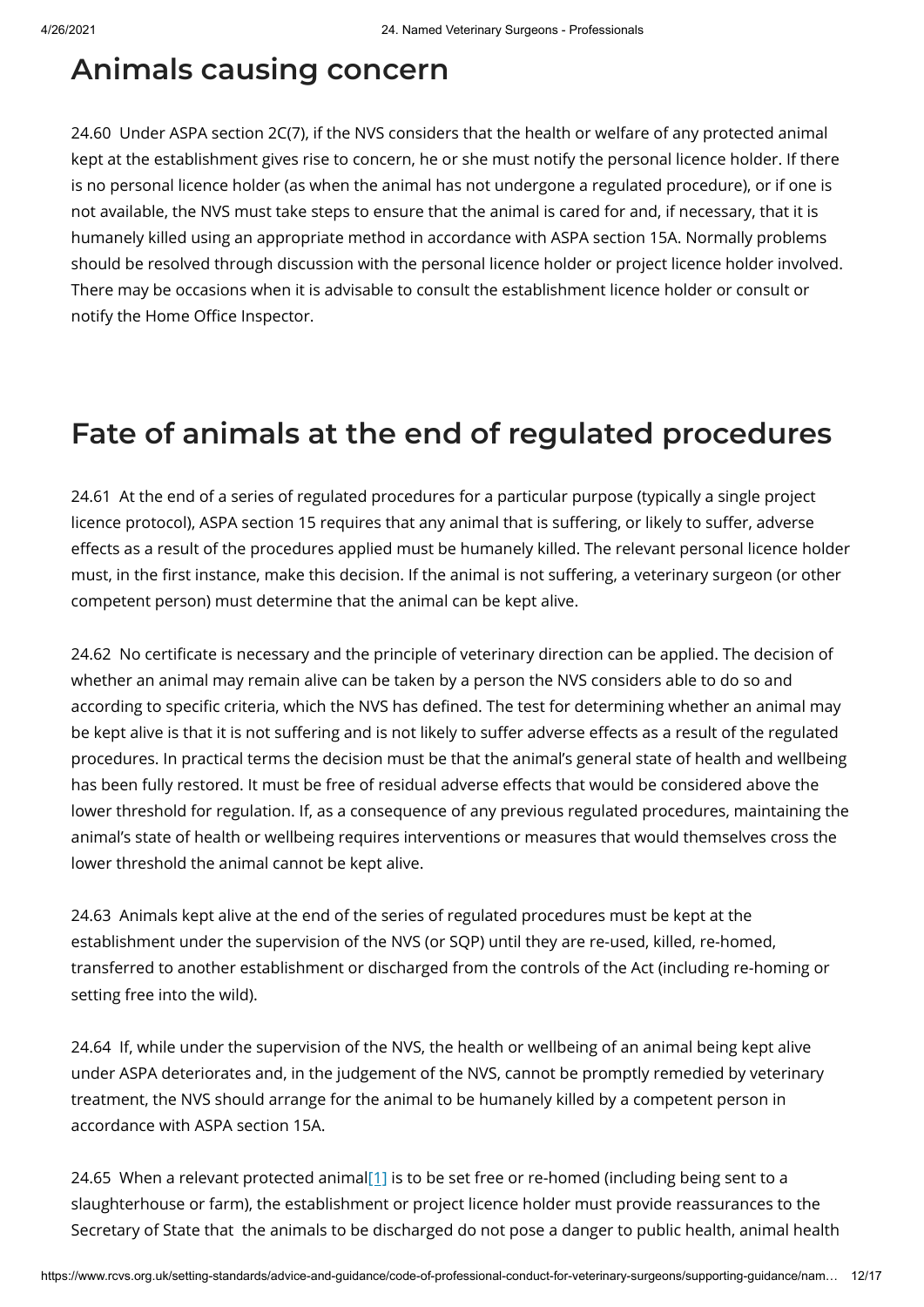or the environment. In practice the NVS, or veterinary surgeon delegated by them, is in the best position to provide these reassurances. The NVS should ensure that the animal is in a suitable state of health before setting free or re-homing.

<span id="page-12-0"></span> $[1]$  A relevant protected animal is one that: a) is being or has been used in a regulated procedure; b) is being or has been kept for use in a regulated procedure; c) has been bred for use in a regulated procedure; or d) is being or has been kept for the purpose of being supplied for use in a regulated procedure.

24.66 The NVS should also provide, where animals are intended to be re-homed, advice on suitable socialisation programmes. The primary aim of such schemes should be to ensure that the animals being re-homed have been well prepared to adapt to their new environment. Where cats, dogs or primates are re-homed, the new owner should be given a copy of any veterinary or social information that is in its individual history file.

24.67 Where animals have been kept alive under the care of the NVS and re-use is proposed, one of the criteria for suitability for re-use is that a veterinary surgeon with knowledge of the lifetime experience of the animal must advise the prospective project licence holder that the animal's general state of health and wellbeing has been fully restored following the application of any previous procedures. In this respect, the user will normally be expected to know the conditions under which animals have been bred and held and to exercise due diligence in advising the veterinary surgeon. The veterinary surgeon must ensure they have adequate knowledge of the lifetime experience of the animal.

24.68 Where it is proposed to re-use an animal that has been subject to a series of regulated procedures where the actual severity has been classified as severe, specific consent must be obtained from the Secretary of State to re-use that individual animal. A veterinary surgeon who has examined that animal will be consulted by the Secretary of State for their opinion on whether consent for re-use should be given. The NVS *must* have examined the animal before they provide this advice.

# **Certification**

24.69 Where it is proposed to transport an animal, including to another establishment, the NVS may be involved in certifying fitness for transport. This should be in accordance with relevant transport regulations.

24.70 The NVS may also be involved in meeting other regulatory requirements for the import or export of protected animals, including certifying health and fitness of animals for transport, where appropriate.

## **Work outside designated establishments**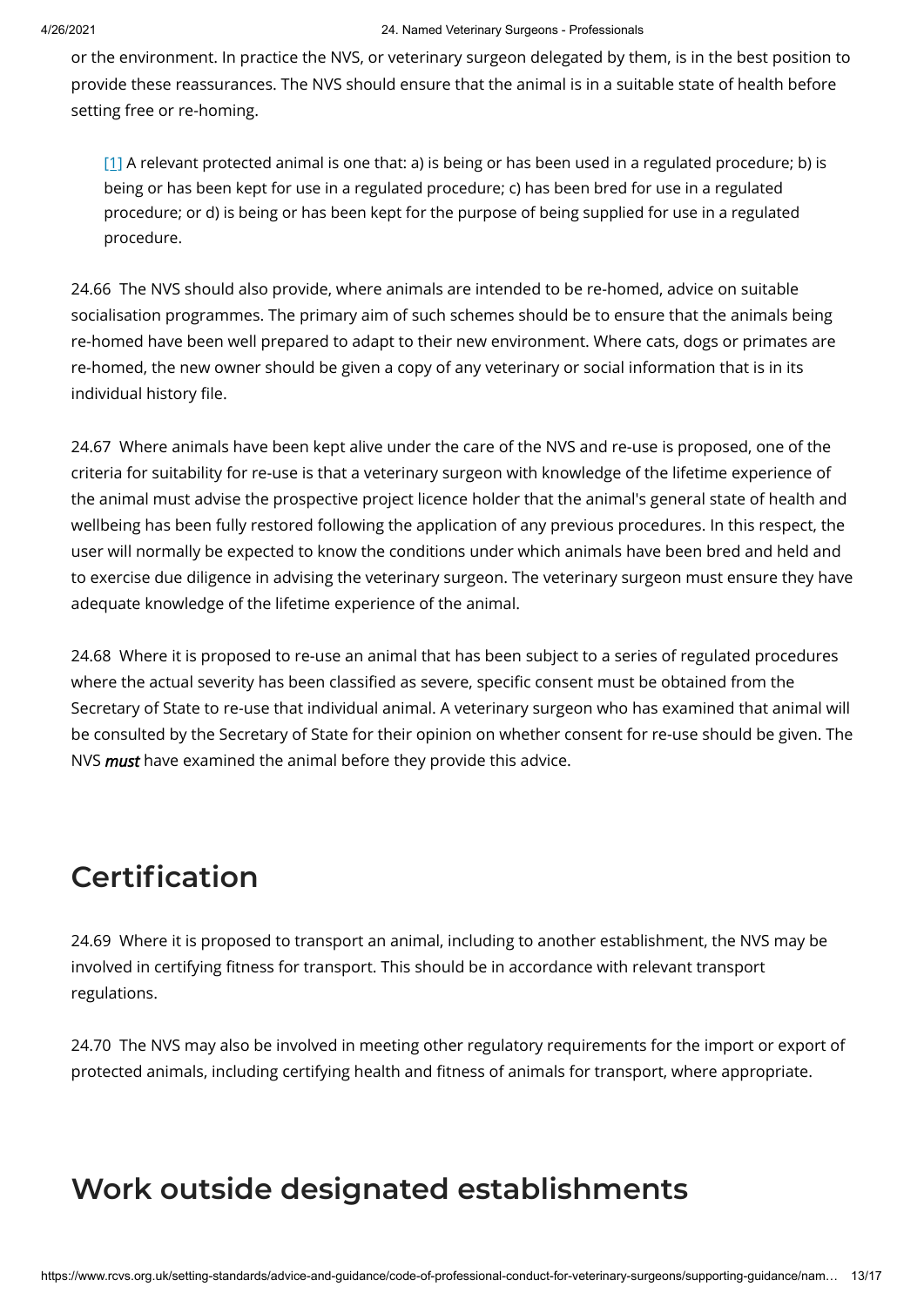#### 4/26/2021 24. Named Veterinary Surgeons - Professionals

24.71 The NVS may be called upon to advise project licence holders about the use and fate of animals that have undergone procedures at non-licensed establishments (referred to as "places other than licensed establishments" or POLEs), such as at a farm or in the wild.

24.72 If an animal taken from the wild for use in regulated procedures, whether to be undertaken in the wild or to be transported back to a licensed establishment, is found to be in poor health or injured, it may not be used for regulated procedures unless or until it has been examined by a veterinary surgeon or other competent person. Action must be taken to minimise the suffering of the animal **[PPL Standard condition 14]**. If the person examining the animal is not a veterinary surgeon, they should have been appropriately trained to follow the veterinary surgeon's advice on examination, decision making and action to be taken.

24.73 Some programmes of work involve release into the wild during the course of a series of regulated procedures with the expectation of gathering further data (e.g. from transmitters). The NVS should advise on criteria for suitability for release of animals which will be incorporated into the project licence.

24.74 Animals may also be released into the wild at the end of a series of regulated procedures, whether they were conducted at a licensed establishment or wholly in the wild. The NVS should undertake the actions noted in paragraphs 24.61 and 24.62 relating to assessment of keeping animals alive and release from the controls of ASPA. In addition, the NVS should advise on a suitable rehabilitation programme for wild animals to prepare the animals for release.

24.75 The NVS should be aware that research procedures on animals in the wild, or obtained from the wild, may require appropriate licences from, for example, English Nature, in addition to Home Office Project and Personal licence authorities, and it would be advisable to check that all of these approvals are in place.

## **Participation in the ethical review process**

24.76 Animal Welfare and Ethical Review Bodies (AWERBs) should, in most respects, continue and develop the work of the local Ethical Review Processes (ERPs) they replaced on 1 January 2013.

24.77 The Home Offices specifies that the NVS should be an active member of, and play a central role in, the AWERB at your establishment. At least one NVS at the establishment must be a full member of the AWERB. Please refer to Home Office Guidance Section 10 for more information about AWERBs.

## **Records**

24.78 It is important to appreciate the full implications of advice given by the NVS in the light of the statutory responsibility to advise on animal health and welfare. Considerable care must be taken to avoid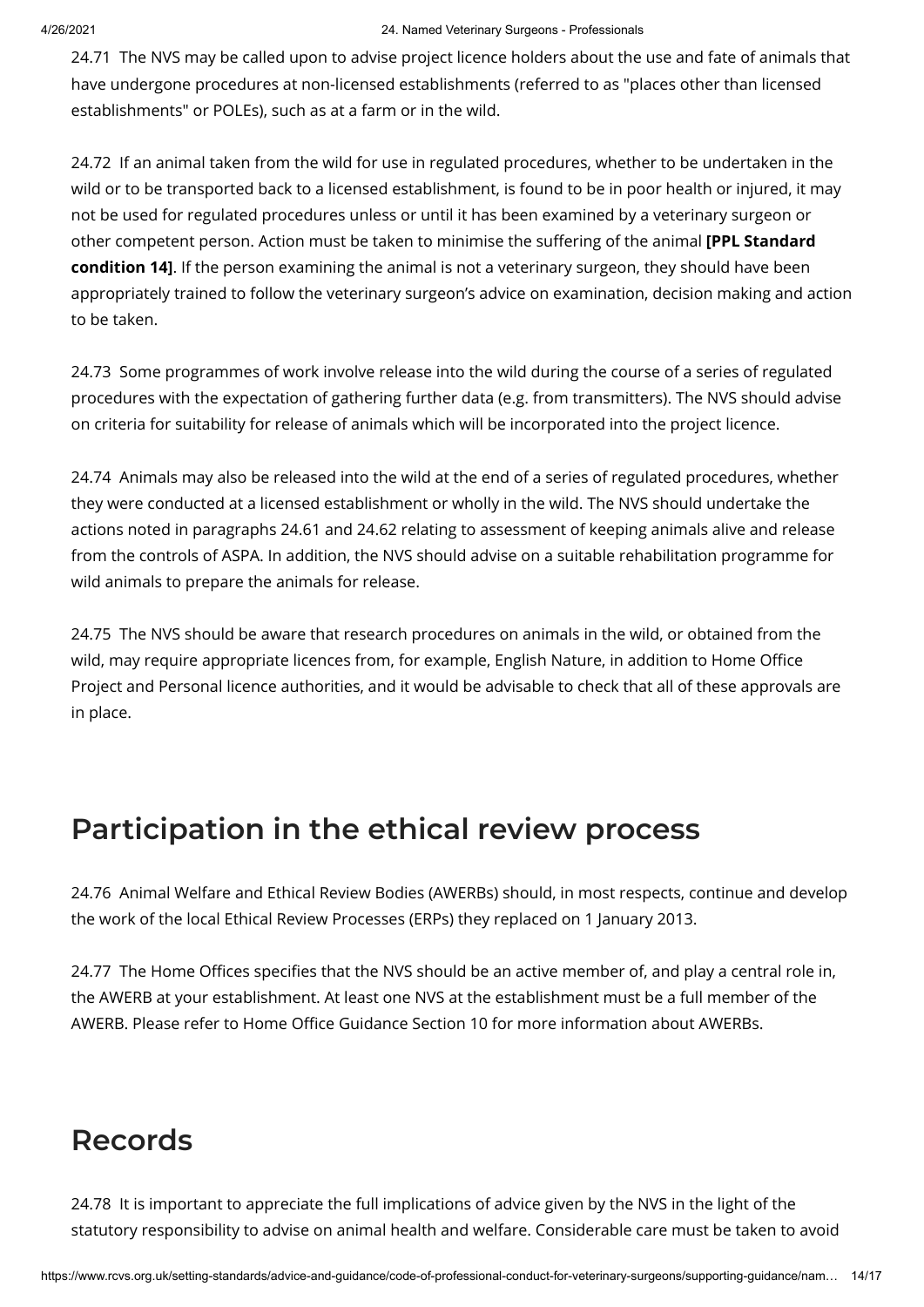ambiguity and undue delay and sometimes it may be necessary to give advice in writing.

24.79 The NVS should maintain a written record or copy of formal advice given, which should be readily available for review. This applies whether the advice is given in writing or verbally.

24.80 Records should be at least sufficient to show any treatments given to animals or groups of animals and, together with records maintained by other named persons, identify and monitor incidence of disease in the colonies, so that control or corrective action can be taken. As well as a written record of advice or treatment given, there should normally be an indication of the outcome e.g. recovery and continued use in the experimental procedure, or withdrawal from the procedure, or killed. Results of required microbiological surveillance programmes should also be recorded.

24.81 Health records for all protected animals bred, kept or used at the establishment should be maintained under the supervision of and regularly reviewed by the NVS and any subsequent action recorded. Health records must be kept to a proper professional standard, in a format acceptable to the Secretary of State and must be retained for a minimum of five years after disposal of the animal. The records should be made available to the Home Office on request.

24.82 Records should be kept safely and be readily available to the animal care staff and the Home Office Inspector.

24.83 In breeding colonies, the recording of colony data is the establishment licence holder's responsibility. However, the NVS should agree acceptable performance targets with the care staff and should review the records on a regular basis, to provide assurances that problems are not going unnoticed. The NVS should advise on strategies to minimise the numbers of breeding colonies and offer advice on minimum numbers of animals bred.

24.84 Individual history files must be kept for dogs, cats and non-human primates **[PEL Standard condition 9]**. These must include relevant reproductive, veterinary and social information and must be kept for a minimum of three years after the disposal or departure of the animal. The NVS should assist in the maintenance of such records.

# **Glossary**

ASPA means the Animals (Scientific Procedures) Act 1986 as amended

**AWERB** means an Animal Welfare and Ethical Review Body

**Codes of Practice** are codes issued under Section 21 of ASPA. **Codes of Practice** provide guidance, for example, on minimum standards for facilities, housing and care at licensed establishments

**An Establishment Licence** is a licence granted under Section 2 C of ASPA, also known as a "Section 2C Licence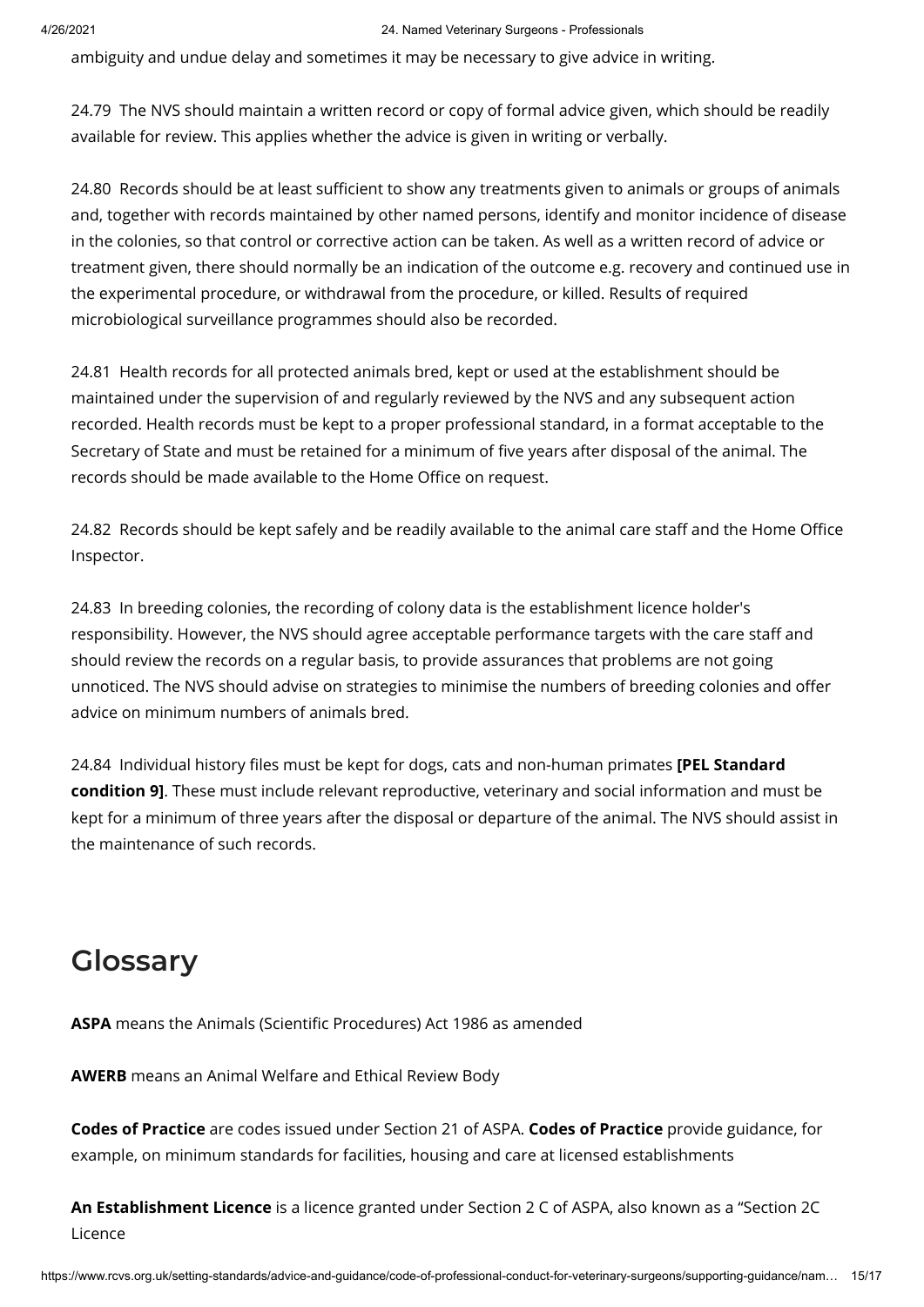A Licensed Breeding Establishment is an establishment which is specified in a licence granted under ASPA section 2C authorising the licence holder to engage in the activity of breeding Schedule 2 animals for use in regulated procedures, or for the scientific use of their tissues, or of breeding any other protected animals primarily for those purposes

A Licensed Supplying Establishment is an establishment which is specified in a licence granted under ASPA section 2C authorising the licence holder to engage in the activity of holding Schedule 2 animals bred elsewhere for supply with a view to their being used elsewhere in regulated procedures, or their tissues or organs being used elsewhere for scientific purposes

A **Licensed User Establishment** is an establishment which is specified in a licence granted under ASPA section 2C authorising the licence holder to engage in the activity of using animals in regulated procedures

**Named Animal Care and Welfare Officer** (NACWO) is the term given to the person named on the Section 2C licence as responsible for overseeing the welfare and care of the animals kept at the establishment

A **Named Veterinary Surgeon** (NVS) is a veterinary surgeon specified on the Establishment Licence to provide advice on the welfare and treatment of the animals kept at the establishment. While it is accepted that other veterinary surgeons may deputise for the NVS to provide 24-hour cover, deputies are not specified on the establishment licence

**PEL** is an abbreviation for establishment licence

A **Personal Licence** is issued to an individual (the "personal licence holder"/licensee) to permit him/her to apply regulated procedures of specified description to animals of a specified description. The regulated procedures may only be applied for a purpose and to types of protected animals authorised by a project licence at a place(s) specified in the project licence. The personal licensee is the person primarily responsible for the care of protected animals to which they have applied regulated procedures

**POLE** means a 'place other than a licensed establishment' (formerly known as a place other than a designated establishment 'PODE')

**PPL** is an abbreviation for project licence

A Project Licence authorises a programme of scientific work detailed on the schedule to the licence using specified types of protected animal at a specified place(s), and is issued to an individual (the project licence holder/project licensee)

**Protected animals** are all living vertebrates, other than man, including immature forms once they have reached the last third of their gestation/incubation period or (for fish or amphibia) are capable of independent feeding, and (non-embryonic) cephalopods

**Regulated procedures** (under ASPA) are interventions or omissions applied to protected animals for a scientific purpose, which may cause pain, suffering, distress or lasting harm